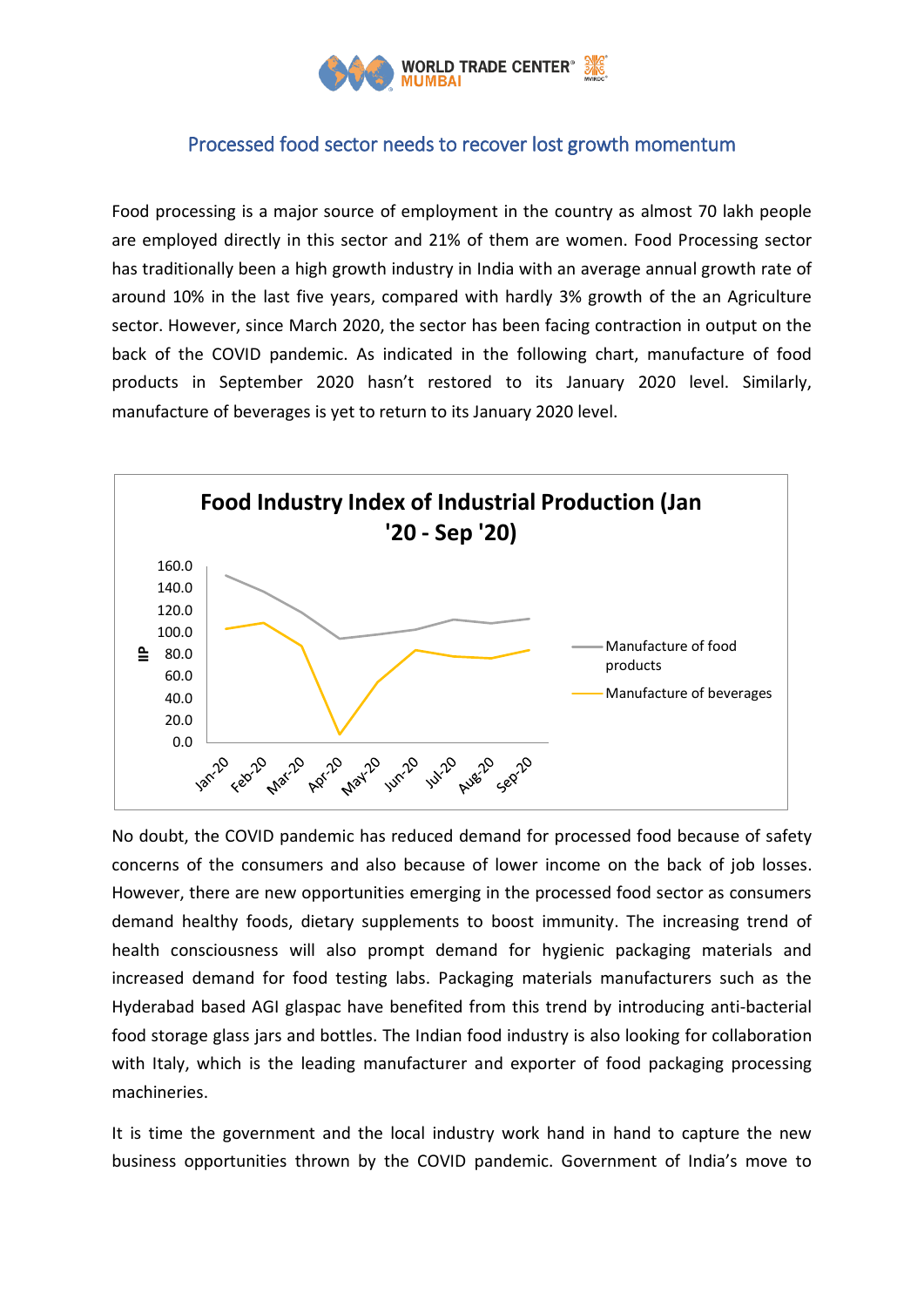

establish 42 mega food parks with plug and play facilities for small units, modern processing facilities and allied infrastructure such as road, water supply, drainage, training centres and other facilities will boost output with timely implementation of these projects. Already, government has approved 37 out of these 42 mega food parks and 19 of them are operational.

These food parks not only offer opportunities for processing food grains, fruits and vegetables, but also throw enormous opportunities for processing of herbal and traditional plant varieties with medicinal and nutritional values. The post-pandemic world offers immense potential for growers and processors of herbal plants, including crops grown organically.

Recently, Government of India inaugurated an organic food processing unit to produce lemon ginger green tea, sweet rose, tulsi masala and other nutritional foods. The government should also support MSMEs and farmer producer organizations to adopt cutting edge technologies on traceability to improve credibility of standards and reduce food wastage. Fruits, vegetables and other farm products, including processed food items sold in the market should have dynamic QR code, so that consumers can trace the entire supply chain of these products right from the farmland they are grown to ensure safety and hygiene of these products. Traceability technology can also minimize wastage of food in its journey through the supply chain. Indian food producers and farmer producer companies can also explore the growing market for health drinks and nutraceuticals. Currently, the Indian energy drink market is dominated by foreign firms such as Red Bull GmbH, Coca-Cola, PepsiCo, Danone, besides large Indian firms such as Goldwin Healthcare, Parle Agro, Universal Group, Dabur, Hector Beverage, One8 etc. Nutraceuticals, which largely includes dietary supplements, herbal and non-herbal extracts is a promising segment of the food processing industry where Indian MSMEs can penetrate. Currently, major Indian firms operating in this category are Amway, Himalaya, Dabur and Emami. The food licensing authority at the central and state governments should create awareness about the Recommended Dietary Allowance norms that manufacturers of nutraceuticals and health supplements need to comply with. Awareness should also be created about World Health Organisation's Good Manufacturing Practices and similar standard norms of India's FSSAI.

It is laudable that the Food Safety and Standards Authority of India (FSSAI) taken various measures recently to improve ease of doing business. Some of its measures are: introduction of simplified process for new license application, registration and renewal of existing licenses, approval of 30 rapid food testing kits or devices for speedy testing of food at the field level, launch of food safety training and certification programme, certification schemes for unorganized food vendors etc.